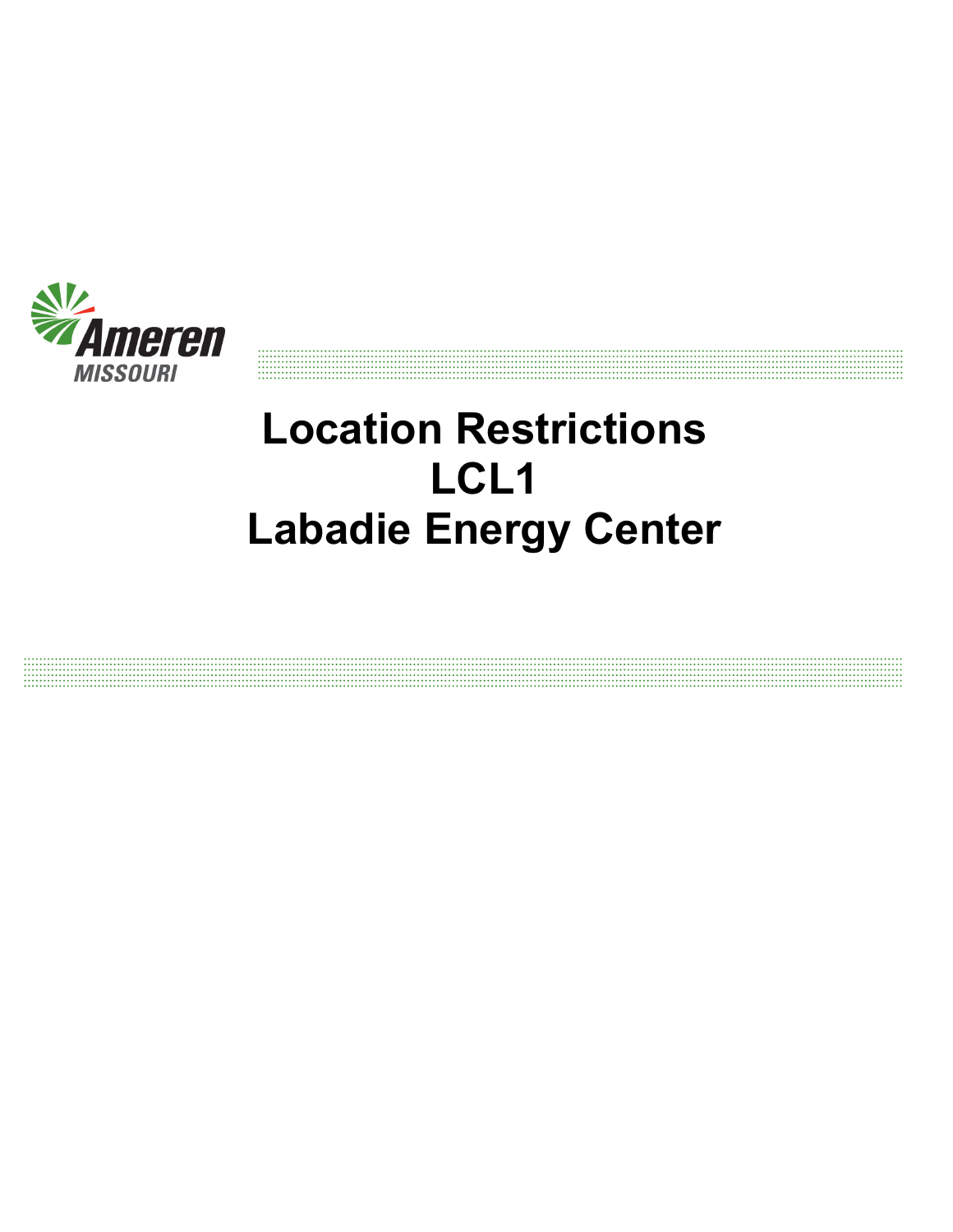# **Contents**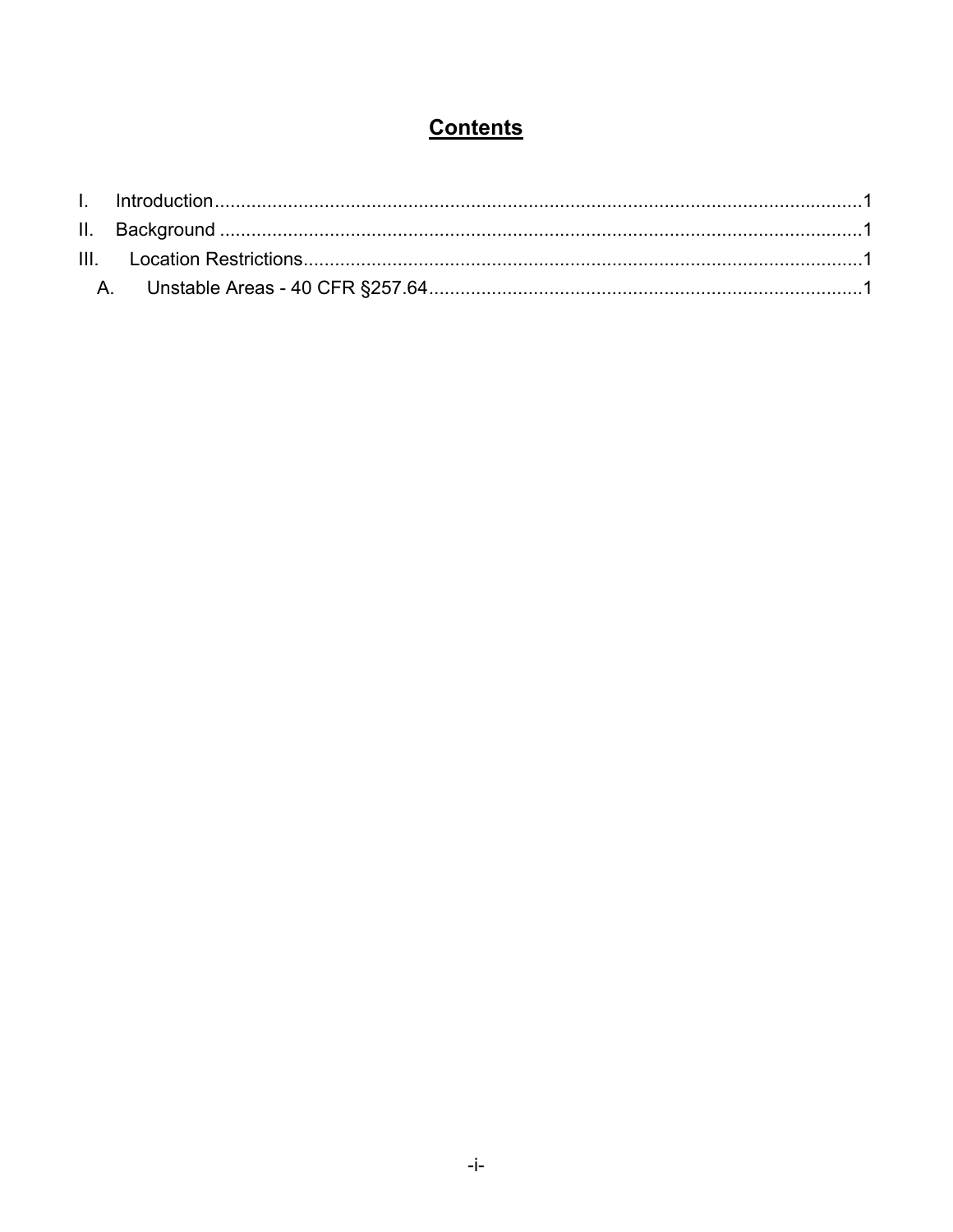#### **LOCATION RESTRICTIONS - LABADIE ENERGY CENTER**

#### I. **Introduction**

Ameren Missouri has evaluated the Labadie Energy Center's ("Labadie") CCR landfill LCL1 in accordance with location restriction set forth in §257.64, Unstable Areas.

# II. **Background**

The Labadie Energy Center (Labadie) is located in northeastern Franklin County, Missouri. The plant is approximately 3 miles north of the Town of Labadie on the south bank of the Missouri River at river mile 57.5. Labadie has two active surface impoundments that are designated as LCPA (Bottom Ash Pond) and LCPB (Fly Ash Pond), and one active landfill designated as LCL1 (Landfill Cell 1). LCL1 is a permitted as a utility waste landfill in Franklin County, Missouri, and as a Solid Waste Disposal Area by the Missouri Department of Natural Resources (MDNR) Solid Waste Management Program (SWMP) under Operating Permit Number 0907101. The total permitted footprint for disposal of utility waste covers approximately 166 acres and will be developed in four phases. Phase I includes the development of LCL1, which has a disposal area of approximately 31 acres. Construction of LCL1 was completed in 2016.

# III. **Location Restrictions**

#### A. **Unstable Areas - 40 CFR §257.64**

Existing CCR landfills must not be located in an unstable area unless the owner or operator demonstrates that recognized and generally accepted good engineering practices have been incorporated into the design of the CCR unit to ensure that the integrity of the structural components of the CCR unit will not be disrupted.

Labadie is located within an extensive area of alluvial deposits largely derived from the Missouri River, which bounds the site to the north. The alluvial soils vary both with depth and in horizontal extent. The near-surface soils are generally clays and silty clays with scattered seams and layers of low plastic silt, underlain by silts. There is not an overall pattern to the stratification of the nearsurface soils, except for the presence of clayey sandy silt at the surface near the southern end of the site. Sandy silts, silty fine sands, and fine sands underlie the near-surface soils. These soils are underlain by poorly-graded sands with some silty sands and gravelly sands at greater depths. Recent geologic mapping of the Labadie area by DGLS<sup>1</sup> indicate that the bedrock underlying the alluvium is most likely the Jefferson City-Cotter limestone formation.

l 1 Starbuck, E. (2010), "Bedrock Geologic Map of the Labadie 7.5' Quadrangle, Franklin and St. Charles County, Missouri", Missouri Department of Natural Resources, Division of Geology and Land Survey, Open File Map OFM-10-556-GS.